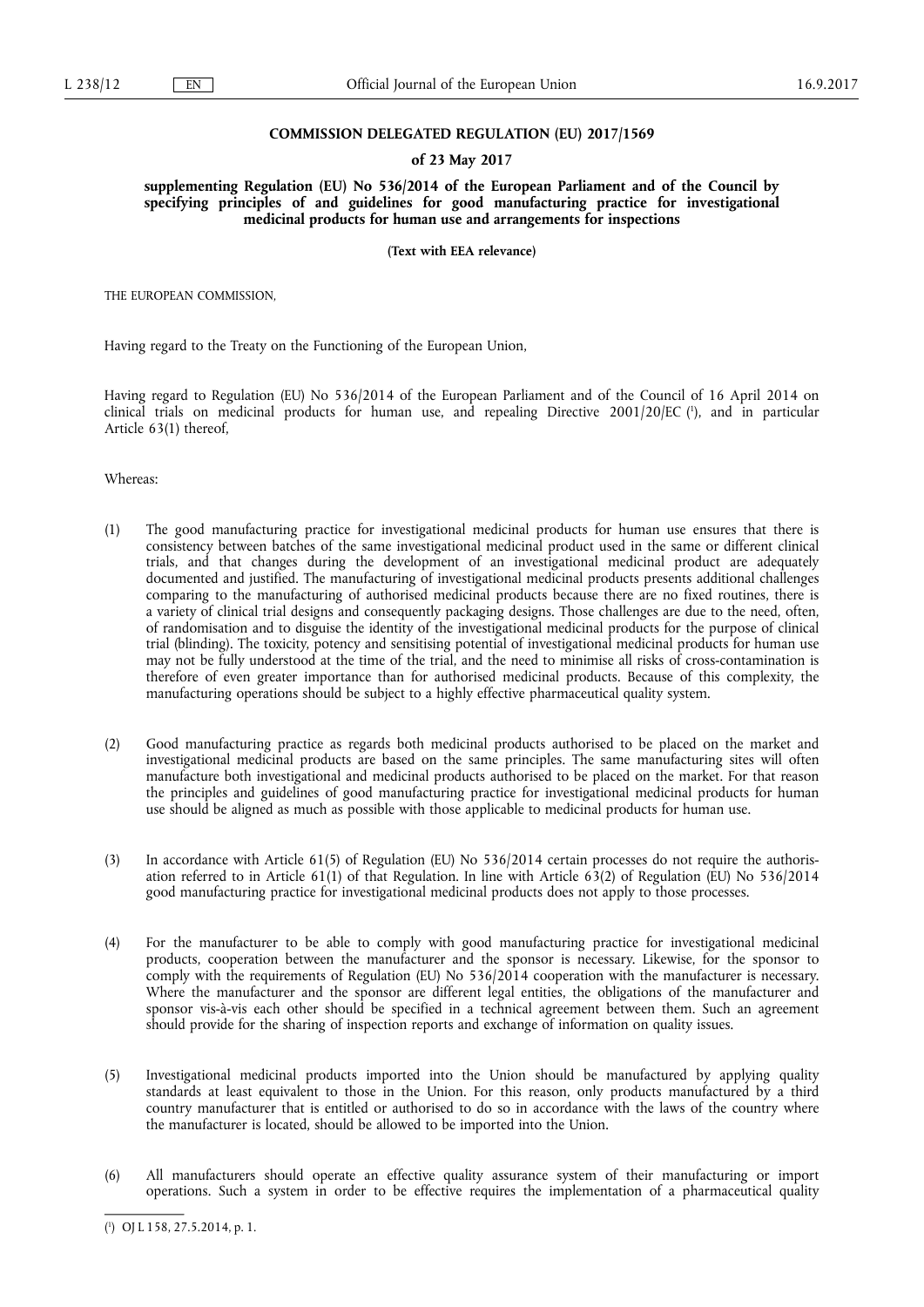system. Good documentation constitutes an essential part of a quality assurance system. The documentation system of manufacturers shall enable the history of the manufacture of each batch and any changes introduced during the development of an investigational medicinal product to be traced.

- (7) Principles and guidelines of good manufacturing practice for investigational medicinal products should be set out in relation to quality management, personnel, premises, equipment, documentation, production, quality control, outsourced operations, complaints and recall, and self-inspections.
- (8) It is appropriate to require a product specification file which brings together and contain all of the essential reference documents to ensure that investigational medicinal products are manufactured according to good manufacturing practice for investigational medicinal products and the clinical trial authorisation.
- (9) Due to the special characteristics of advanced therapy investigational medicinal products, the provisions on good manufacturing practice should be adapted to those products in accordance with a risk-based approach. As regards the advanced therapy medicinal products marketed in the Union, Article 5 of Regulation (EC) No 1394/2007 of the European Parliament and of the Council ( 1 ) provides for such adaptation. The Commission guidelines referred to in Article 5 of Regulation (EC) No 1394/2007 should also set out the requirements on good manufacturing practice applicable to advanced therapy investigational medicinal products.
- (10) In order to ensure conformity with the principles and guidelines of good manufacturing practice for investigational medicinal products, provisions on inspections by the competent authorities of the Member States should be established. Member States should not be obliged to inspect third country manufacturers of investigational medicinal products routinely. The need for such inspections should be established according to a risk-based approach but third country manufacturers should be inspected at least if there is a suspicion that the investigational medicinal products are not manufactured by applying quality standards at least equivalent to those applicable in the Union.
- (11) Inspectors should consider the Commission guidelines on good manufacturing practice for investigational medicinal products for human use. To achieve and maintain mutual recognition of inspection findings in the Union and facilitate the cooperation of the Member States, commonly recognised standards on the conduct of inspections on good manufacturing practice for investigational medicinal products in the form of procedures should be developed. The Commission guidelines and these procedures should be maintained and regularly updated, according to technical and scientific developments.
- (12) During inspections of a site the inspectors should check whether a site respects good manufacturing practice as regards both investigational medicinal products and medicinal products authorised to be placed on the market. For that reason, and in order to ensure the effective supervision, procedures and powers to carry out inspections to verify that good manufacturing practice for investigational medicinal products for human use is followed should be aligned as much as possible to those for medicinal products for human use.
- (13) To ensure that inspections are effective, inspectors should be appropriately empowered.
- (14) Member States should be able to take action in case of non-compliance with good manufacturing practice for investigational medicinal products for human use.
- (15) The competent authorities should be required to set up quality systems to ensure that the inspection procedures are observed and consistently monitored. A well-functioning quality system should comprise an organisational structure, clear processes and procedures, including standard operating procedures to be followed by inspectors when performing their tasks, clearly defined details of the inspectors' duties and responsibilities and ongoing training requirements, as well as adequate resources and mechanisms which aim to eliminate non-compliance.
- (16) This Regulation should apply from the same date as Commission Directive (EU)  $2017/1572$  (?),

<sup>(</sup> 1 ) Regulation (EC) No 1394/2007 of the European Parliament and of the Council of 13 November 2007 on advanced therapy medicinal products and amending Directive 2001/83/EC and Regulation (EC) No 726/2004 (OJ L 324, 10.12.2007, p. 121).

<sup>(</sup> 2 ) Commission Directive (EU) 2017/1572 of 15 September 2017 supplementing Directive 2001/83/EC of the European Parliament and of the Council as regards the principles and guidelines of good manufacturing practice for medicinal products for human use (See page 44 of this Official Journal).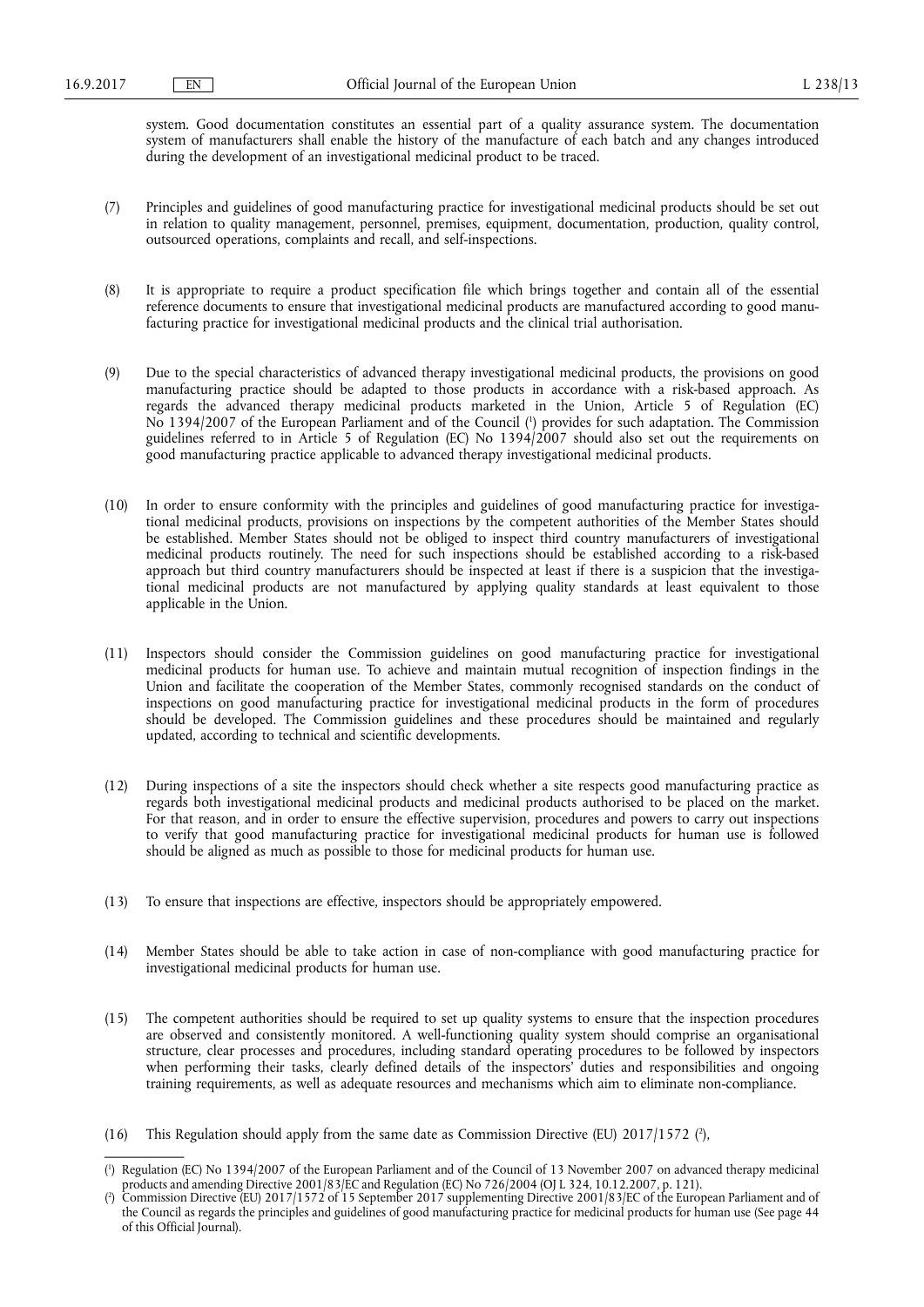HAS ADOPTED THIS REGULATION:

## CHAPTER I

### **GENERAL PROVISIONS**

### *Article 1*

#### **Subject matter**

This Regulation specifies the principles and guidelines of good manufacturing practice for investigational medicinal products for human use the manufacture or import of which requires an authorisation as referred to in Article 61(1) of Regulation (EU) No 536/2014 and lays down arrangements for inspections of manufacturers in relation to compliance with good manufacturing practice in accordance with Article 63(4) of that Regulation.

#### *Article 2*

#### **Definitions**

For the purposes of this Regulation, the following definitions shall apply:

- (1) 'manufacturer' means any person engaged in activities for which an authorisation is required in accordance with Article 61(1) of Regulation (EU) No 536/2014;
- (2) 'third country manufacturer' means any person established in a third country and engaged in manufacturing operations in that third country;
- (3) 'product specification file' means a reference file containing, or referring to files containing, all the information necessary to draft detailed written instructions on processing, packaging, quality control, testing and batch release of an investigational medicinal product and to perform batch certification;
- (4) 'validation' means action of proving, in accordance with the principles of good manufacturing practice, that any procedure, process, equipment, material, activity or system actually leads to the expected results.

### CHAPTER II

## **GOOD MANUFACTURING PRACTICE**

#### *Article 3*

#### **Conformity with good manufacturing practice**

1. The manufacturer shall ensure that manufacturing operations are carried out in accordance with good manufacturing practice for investigational medicinal products specified in this Regulation and subject to an authorisation as referred to in Article 61(1) of Regulation (EU) No 536/2014.

2. When importing an investigational medicinal products, the holder of the authorisation referred to in Article 61(1) of Regulation (EU) No 536/2014 shall ensure that the products have been manufactured by applying quality standards at least equivalent to those laid down by this Regulation and in Regulation (EU) No 536/2014, and that the third country manufacturer is authorised or entitled to in accordance with the laws of that country to manufacture that investigational medicinal products in that third country.

### *Article 4*

#### **Compliance with clinical trial authorisation**

1. The manufacturer shall ensure that all manufacturing operations for investigational medicinal products are carried out in accordance with the documentation and information provided by the sponsor pursuant to Article 25 of Regulation (EU) No 536/2014 and as authorised in accordance with the procedure laid down in Chapter II, or if documentation and information was subsequently amended, in Chapter III of abovementioned Regulation (EU) No 536/2014.

2. The manufacturer shall regularly review his manufacturing methods in the light of scientific and technical progress and experience gained by the sponsor during the development of the investigational medicinal product.

The manufacturer shall inform the sponsor of his reviews of the manufacturing methods.

Where, following a review, an amendment to the clinical trial authorisation is necessary, the application for the amendment shall be submitted in accordance with Article 16 of Regulation (EU) No 536/2014 where the change to the clinical trial is a substantial modification or the amendment shall be carried out in accordance with Article 81(9) of that Regulation where the change to the clinical trial is not a substantial modification.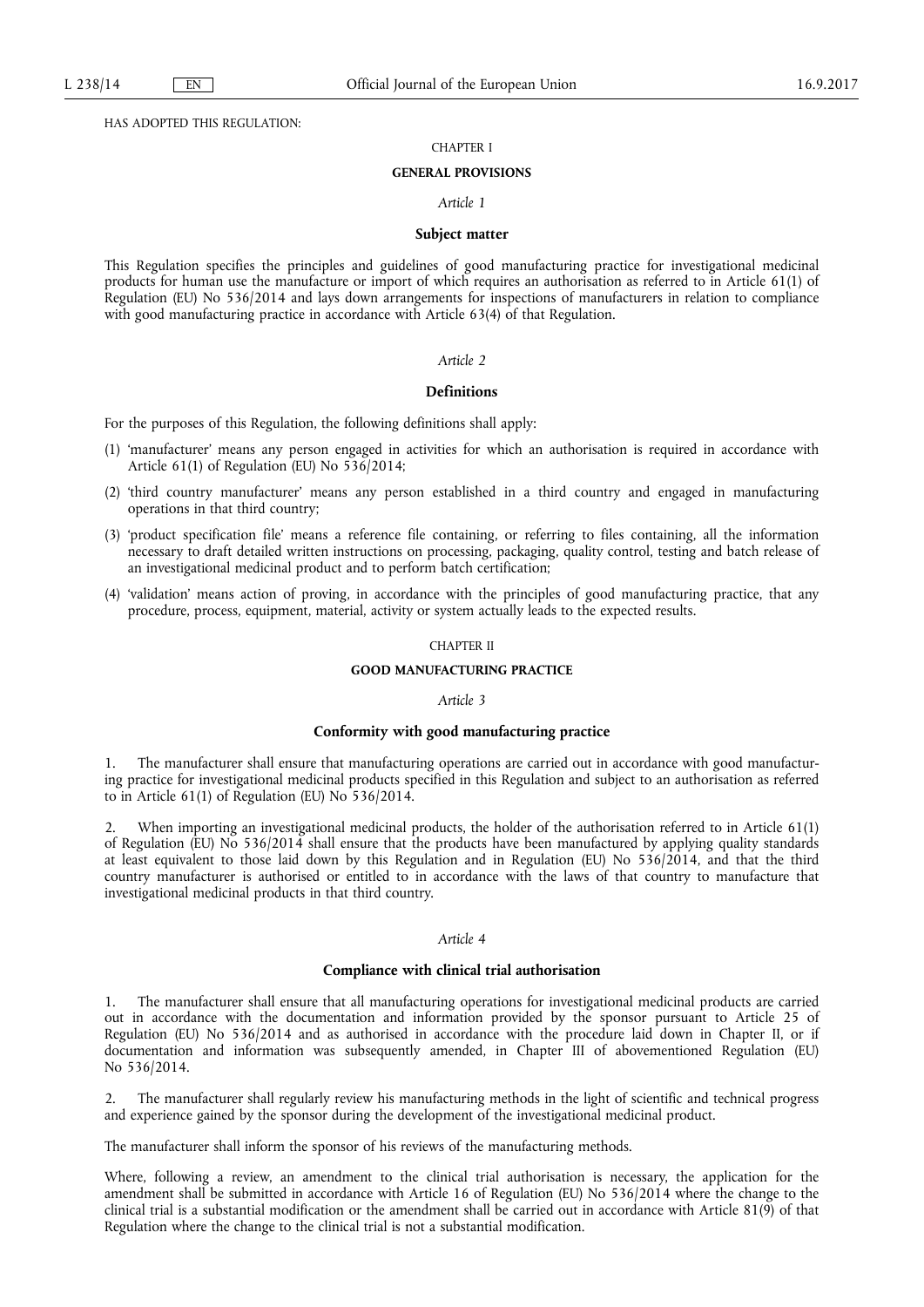## *Article 5*

# **Pharmaceutical quality system**

1. The manufacturer shall establish, implement and maintain effective organised arrangements to ensure that the investigational medicinal products are of the quality required for their intended use. Those arrangements shall include the establishment of a good manufacturing practice and a quality control.

2. Senior management and personnel from different departments shall participate in the establishment of the pharmaceutical quality system.

### *Article 6*

#### **Personnel**

1. At each manufacturing site, the manufacturer shall have a sufficient number of competent and appropriately qualified personnel at his disposal to ensure that the investigational medicinal products are of the quality required for their intended use.

2. The duties of managerial and supervisory staff, including the qualified persons, responsible for implementing and operating good manufacturing practice shall be set out in their job descriptions. Their hierarchical relationships shall be set out in an organisation chart. The organisation chart and the job descriptions shall be approved in accordance with the manufacturer's internal procedures.

3. The staff referred to in paragraph 2 shall be given sufficient authority to discharge their responsibility correctly.

4. The personnel shall receive initial and ongoing training covering in particular the following areas:

(a) the theory and application of the concept of pharmaceutical quality;

(b) good manufacturing practice.

The manufacturer shall verify the effectiveness of the training.

5. The manufacturer shall establish hygiene programmes, including procedures relating to health, hygiene practice and clothing of personnel. The programmes shall be adapted to the manufacturing operations to be carried out. The manufacturer shall ensure that the programmes are observed.

#### *Article 7*

### **Premises and equipment**

1. The manufacturer shall ensure that premises and manufacturing equipment are located, designed, constructed, adapted and maintained to suit the intended operations.

2. The manufacturer shall ensure that the premises and manufacturing equipment are laid out, designed and operated in such a way as to minimise risk of error and permit effective cleaning and maintenance in order to avoid contamination, cross contamination and any other adverse effect on the quality of the investigational medicinal product.

3. The manufacturer shall ensure that those premises and equipment to be used for manufacturing operations which are critical to the quality of the investigational medicinal products are subjected to appropriate qualification and validation.

### *Article 8*

#### **Documentation**

1. The manufacturer shall establish and maintain a documentation system recording the following, where appropriate having regard to the activities undertaken:

(a) specifications;

(b) manufacturing formulae;

(c) processing and packaging instructions;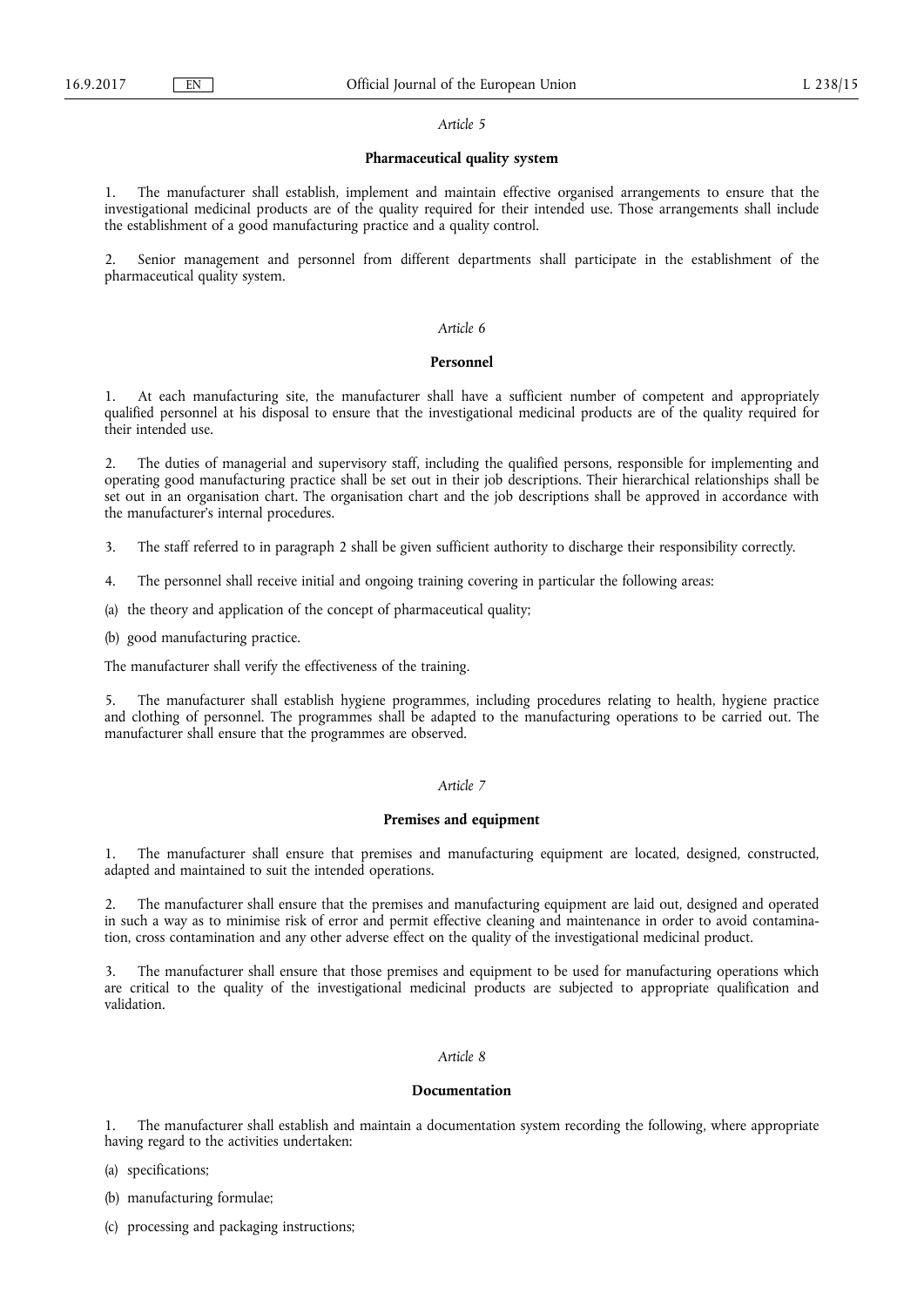(d) procedures and protocols, including procedures for general manufacturing operations and conditions;

(e) records, in particular covering the various manufacturing operations performed and batch records;

(f) technical agreements;

(g) certificates of analysis;

The documents specific to any investigational medicinal product shall be consistent with the product specification file as relevant.

2. The documentation system shall ensure the data quality and integrity. Documents shall be clear, free from error and kept up to date.

The manufacturer shall retain the product specification file and batch documentation for at least five years after the completion or discontinuation of the last clinical trial in which the batch was used.

When documentation is stored using electronic, photographic or other data processing systems, the manufacturer shall first validate the systems to ensure that the data will be appropriately stored during the period of storage laid down in paragraph 3. Data stored by those systems shall be made readily available in readable form.

5. The electronically stored data shall be protected against unlawful access, loss or damage of data by techniques such as duplication, back-up and transfer onto another storage system. Audit trails, meaning records of all relevant changes and deletions in those data, shall be maintained.

6. The documentation shall be provided to competent authority upon request.

# *Article 9*

# **Production**

1. The manufacturer shall carry out production operations in accordance with pre-established instructions and procedures.

The manufacturer shall ensure that adequate and sufficient resources are made available for the in-process controls and that all process deviations and product defects are documented and thoroughly investigated.

2. The manufacturer shall take appropriate technical or organisational measures to avoid cross contamination and unintentional mixing of substances. Particular attention shall be paid to the handling of investigational medicinal products during and after any blinding operation.

The manufacturing process shall be validated in its entirety, as far as is appropriate, taking into account the stage of product development.

The manufacturer shall identify the process steps that ensure the safety of the subject, such as sterilisation, and the reliability and robustness of the clinical trial data generated in the clinical trial. Those critical process steps shall be validated and regularly re-validated.

All steps in the design and development of the manufacturing process shall be fully documented.

## *Article 10*

### **Quality control**

The manufacturer shall establish and maintain a quality control system under the authority of a person who has the requisite qualifications and is independent of production.

That person shall have access to one or more quality control laboratories appropriately staffed and equipped to carry out the examination and testing of starting materials and packaging materials and the testing of intermediate and finished investigational medicinal products.

2. The manufacturer shall ensure that the quality control laboratories comply with information provided in the application dossier, referred to in Article 25(1) of Regulation (EU) No 536/2014, as authorised by Member States.

3. When investigational medicinal products are imported from third countries, analytical control in the Union shall not be mandatory.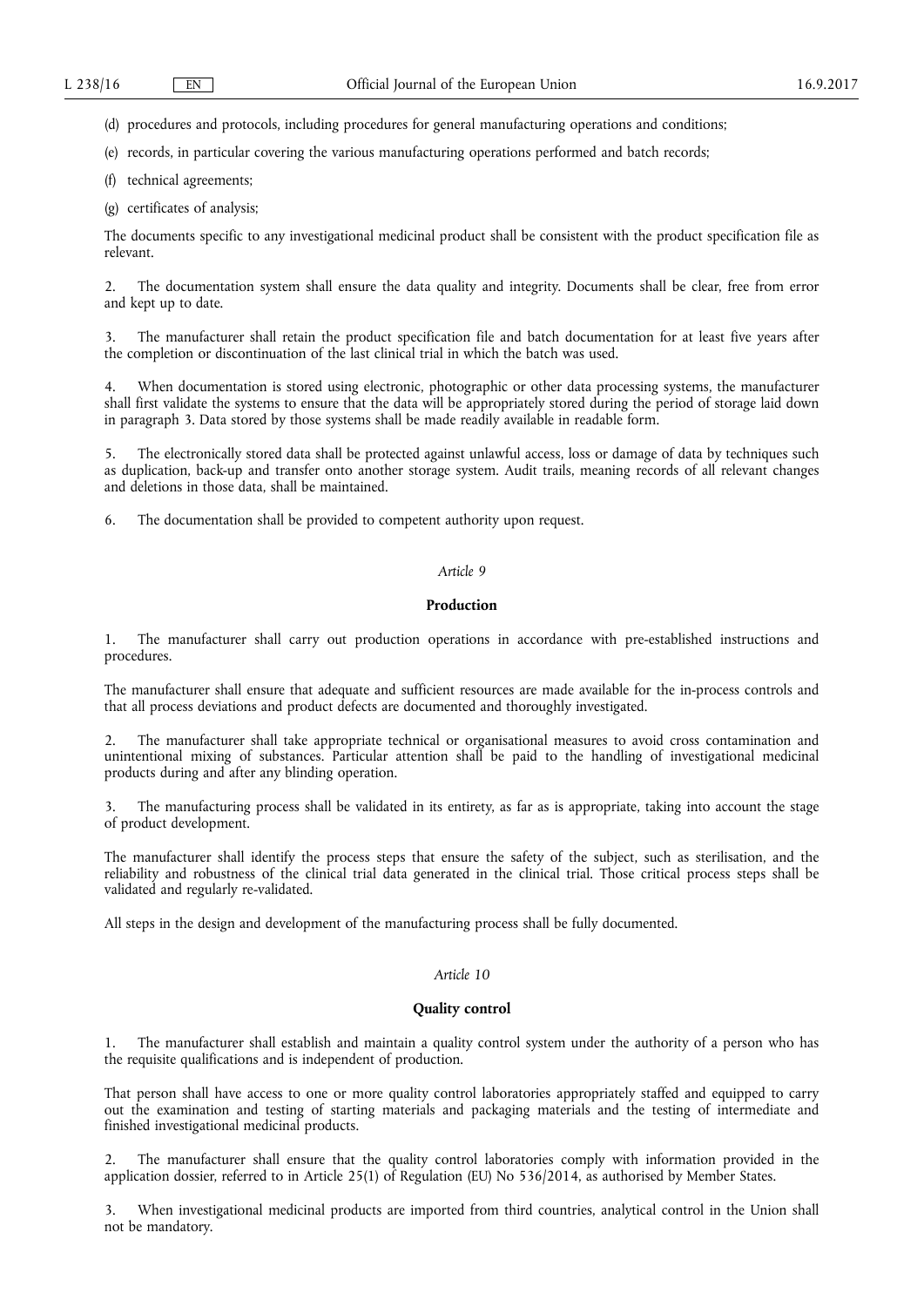4. During the final control of the finished investigational medicinal product, and before its release by the manufacturer, the manufacturer shall take into account:

(a) analytical results;

- (b) production conditions;
- (c) the results of in-process controls;
- (d) the examination of the manufacturing documents;
- (e) the conformity of the product with its specifications;
- (f) conformity of the product with the clinical trial authorisation;
- (g) examination of the final finished packaging.

## *Article 11*

#### **Retention of samples used for quality control**

1. The manufacturer shall retain sufficient samples of each batch of bulk formulated product, of key packaging components used for each finished investigational medicinal product batch and of each batch of finished investigational medicinal product for at least two years after the completion or discontinuation of the last clinical trial in which the batch was used.

Samples of starting materials, other than solvents, gases or water, used in the manufacturing process shall be retained by the manufacturer for at least two years after the release of the investigational medicinal product. However, this period may be shortened where the period of stability of the starting material, as indicated in the relevant specification, is shorter.

In all cases samples shall be maintained by the manufacturer at the disposal of the competent authority.

2. Upon application of the manufacturer, the competent authority may grant a derogation from paragraph 1 in relation to the sampling and retention of starting material and for certain products manufactured individually or in small quantities, or when their storage could raise special problems.

## *Article 12*

## **Responsibilities of the qualified person**

1. The qualified person referred to in Article 61(2)(b) of Regulation (EU) No 536/2014 shall be responsible for the following:

- (a) where investigational medicinal products are manufactured in the Member State concerned, verifying that each production batch has been manufactured and checked in compliance with the requirements of good manufacturing practice for investigational medicinal products laid down in this Regulation and the information provided pursuant to Article 25 of Regulation (EU) No 536/2014, taking into account the guidelines referred to in Article 63(1) of that Regulation;
- (b) where investigational medicinal products are manufactured in a third country, verifying that each production batch has been manufactured and checked in accordance with quality standards at least equivalent to those laid down in this Regulation and the information provided pursuant to Article 25 of Regulation (EU) No 536/2014 taking into account the guidelines referred to in Article  $63(1)$  of that Regulation.

The qualified person shall certify in a register or equivalent document provided for that purpose that each production batch complies with the requirements laid down in paragraph 1.

The register or equivalent document shall be kept up to date as operations are carried out and shall remain at the disposal of the competent authority for at least five years after the completion of or the formal discontinuation of the last clinical trial in which the product batch was used.

# *Article 13*

### **Outsourced operations**

1. Where a manufacturing operation or operation linked thereto is outsourced, the outsourcing shall be the subject of a written contract.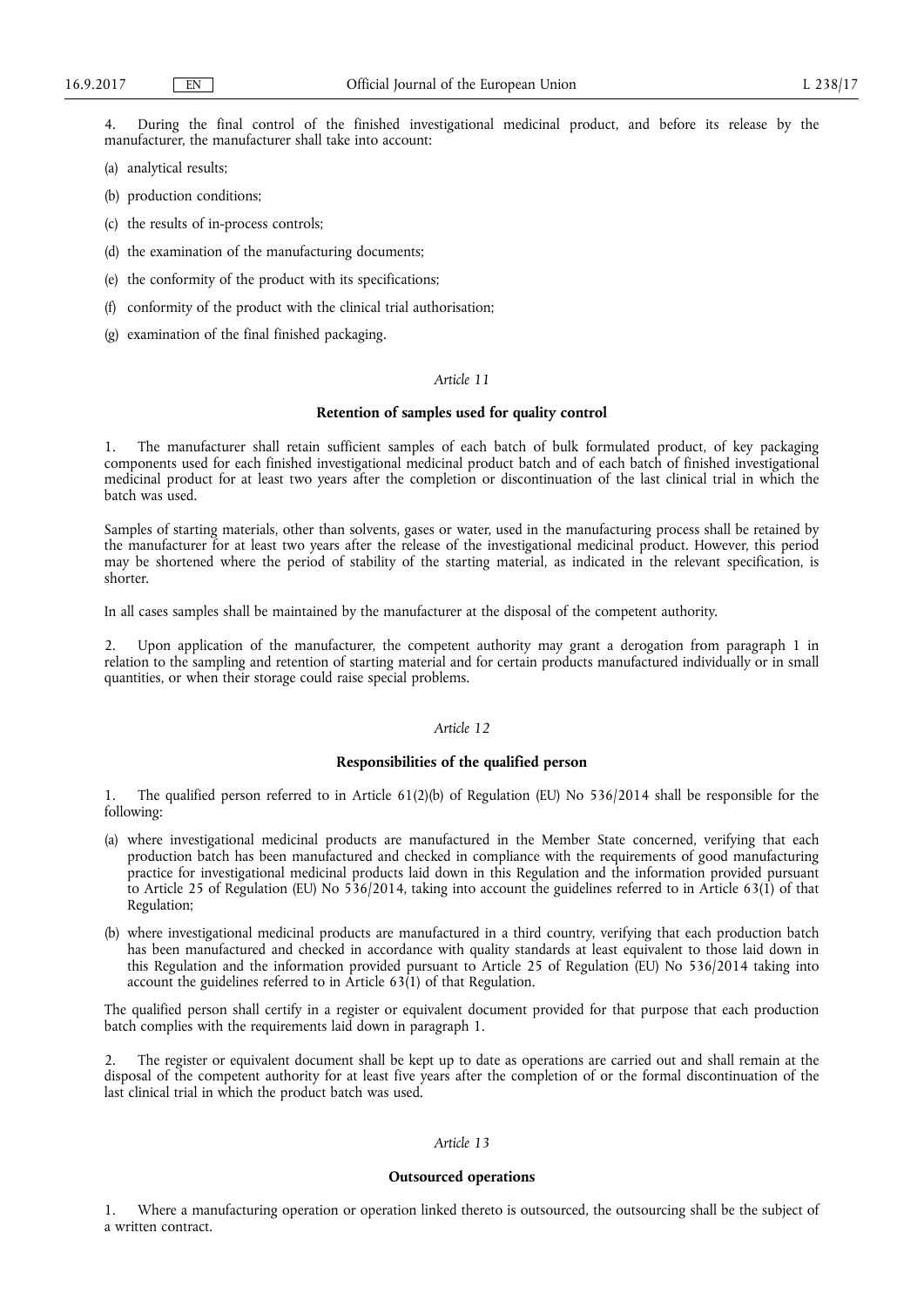2. The contract shall clearly lay down the responsibilities of each party. It shall lay down an obligation for the party to whom the operations are outsourced to follow good manufacturing practice and set out the manner in which the qualified person responsible for certifying each batch is to discharge his responsibilities.

The party to whom the operations are outsourced shall not subcontract any of the operations entrusted to him under the contract without written consent from the contract giver.

The party to whom the operations are outsourced shall comply with the principles and guidelines of good manufacturing practice applicable to the operations concerned and shall submit to inspections carried out by the competent authority pursuant to Article 63(4) of Regulation (EU) No 536/2014.

### *Article 14*

### **Complaints, product recall and emergency unblinding**

1. The manufacturer shall, in cooperation with the sponsor, implement a system for recording and reviewing complaints together with an effective system for recalling investigational medicinal products which have already entered the distribution network promptly and at any time. The manufacturer shall record and investigate any complaint concerning a defect and shall inform the sponsor and the competent authority of the Member States concerned of any defect that could result in a recall or abnormal restriction on supply.

All trial sites shall be identified and, in so far as possible, the countries of destination shall be indicated.

In the case of an authorised investigational medicinal product, the manufacturer shall, in cooperation with the sponsor, inform the marketing authorisation holder of any defect that could be related to that product.

2. Where blinding of investigational medicinal products is required by the protocol of a clinical trial, the manufacturer in conjunction with the sponsor shall implement a procedure for the rapid unblinding of blinded products, where this is necessary for a prompt recall as referred to in paragraph 1. The manufacturer shall ensure that the procedure discloses the identity of the blinded product only in so far as it is necessary.

### *Article 15*

### **Self-inspection by the manufacturer**

The manufacturer shall conduct regular inspections as part of the pharmaceutical quality system in order to monitor the implementation and respect of good manufacturing practice. He shall take any necessary corrective action and to put in place any necessary preventive measures.

The manufacturer shall maintain records of all such inspections and any corrective action or preventive measures subsequently taken.

## *Article 16*

## **Advanced therapy investigational medicinal products**

The good manufacturing principles shall be adapted to the specific characteristics of the advanced therapy medicinal products when used as investigational medicinal products. Investigational medicinal products, which are at the same time advanced therapy medicinal products, shall be manufactured in accordance with the guidelines referred to in Article 5 of Regulation (EC) No 1394/2007.

#### CHAPTER III

# **INSPECTIONS**

#### *Article 17*

#### **Supervision by inspection**

1. By means of regular inspections as referred to in Article 63(4) of Regulation (EU) No 536/2014 the Member State shall ensure that holders of an authorisation as referred to in Article 61(1) of that Regulation comply with the principles of good manufacturing practice laid down in this Regulation and takes into account the guidelines referred in second subparagraph of Article 63(1) of Regulation (EU) No 536/2014.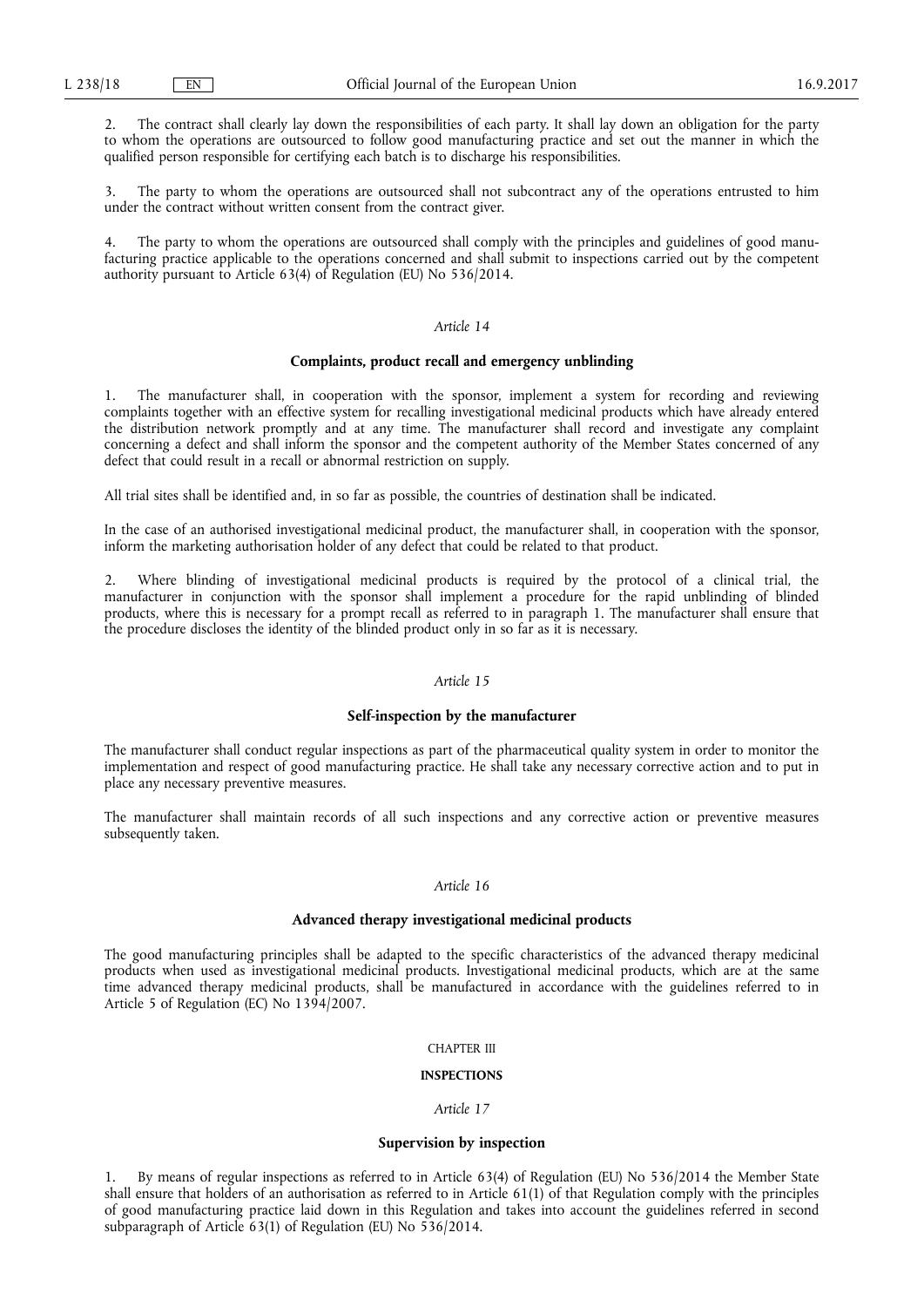2. Without prejudice to any arrangements which may have been concluded between the Union and third countries, a competent authority may require a third country manufacturer to submit to an inspection as referred to in Article 63(4) of Regulation (EU) No 536/2014 and this Regulation. This Regulation applies *mutatis mutandis* to such inspections in third countries.

3. Member States shall carry out inspections of third country manufacturers to ensure that investigational medicinal products imported into the Union are manufactured by applying quality standards at least equivalent to those laid down in the Union.

The Member States are not obliged to routinely inspect third country manufacturers of investigational medicinal products. The necessity of such inspections shall be based on an assessment of risk, but shall take place at least if the Member States have grounds for suspecting that the quality standards applied to the manufacture of the investigational medicinal products imported into the Union are lower than those laid down in this Regulation and in the guidelines referred to in the second subparagraph of Article 63(1) of Regulation (EU) No 536/2014.

4. Inspections may, if necessary, be unannounced.

5. Following an inspection, an inspection report shall be drawn up by the inspector. Before the report is adopted by competent authority, the manufacturer shall be afforded an opportunity to submit comments in relation to the findings of the report.

6. Where the findings of the final report show that the manufacturer complies with the good manufacturing practice for investigational medicinal products, the competent authority shall within a period of 90 days of the inspection issue a certificate of good manufacturing practice to the manufacturer.

7. The competent authority shall enter the certificate of good manufacturing practice which they issue into the Union database referred to in Article 111(6) of Directive 2001/83/EC of the European Parliament and of the Council ( 1 ).

8. Where the outcome of the inspection is that the manufacturer does not comply with good manufacturing practice for investigational medicinal products, the competent authority shall enter this information into the Union database referred to in Article 111(6) of Directive 2001/83/EC.

9. The competent authority shall, upon receipt of reasoned request, send the inspection reports referred to in paragraph 5 electronically to the competent authorities of other Member States or to the European Medicines Agency ('the Agency').

10. The competent authority shall enter the information relating to the authorisation referred to in Article 61(1) of Regulation (EU) No 536/2014 in the Union database referred to in Article 111(6) of Directive 2001/83/EC.

#### *Article 18*

#### **Cooperation and coordination of inspections**

The competent authorities shall cooperate with each other and with the Agency in relation to inspections. They shall share information with the Agency on both inspections planned and conducted.

### *Article 19*

## **Recognition of inspection conclusions**

1. The conclusions reached in the inspection report referred to in Article 17(5) shall be valid throughout the Union.

However, in exceptional cases, where a competent authority is unable, for reasons relating to public health, to recognise the conclusions reached following an inspection under Article 63(4) of Regulation (EU) No 536/2014, that competent authority shall forthwith inform the Commission and the Agency. The Agency shall inform the other competent authorities concerned.

2. When the Commission is informed in accordance with the second subparagraph of paragraph 1, it may, after consulting the competent authority which was unable to accept the report, request the inspector who performed the inspection to perform a new inspection. The inspector may be accompanied by two inspectors from other competent authorities which are not parties to the disagreement.

<sup>(</sup> 1 ) Directive 2001/83/EC of the European Parliament and of the Council of 6 November 2001 on the Community code relating to medicinal products for human use (OJ L 311, 28.11.2001, p. 67).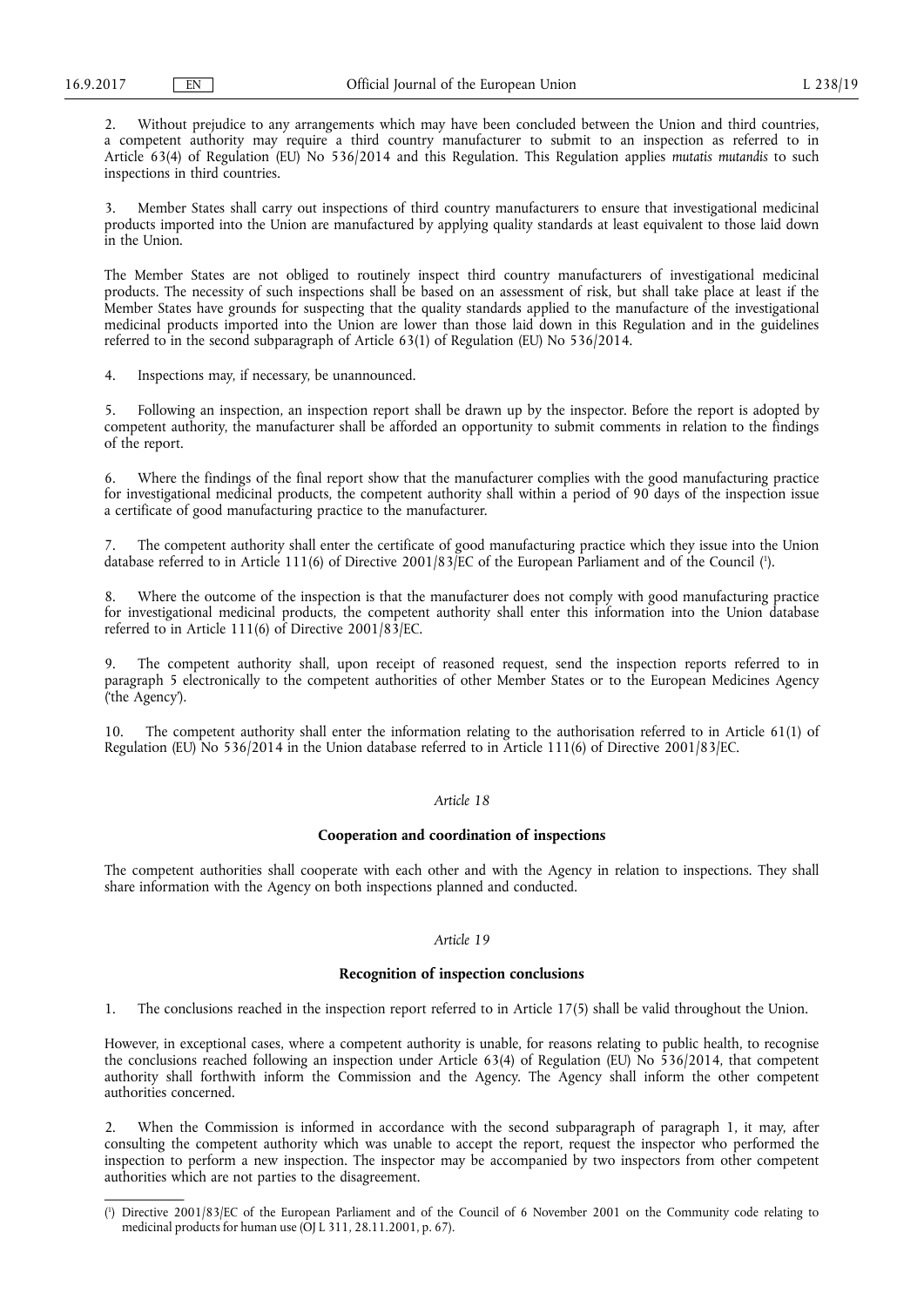#### *Article 20*

#### **Empowerments of the inspectors**

- 1. The competent authority shall provide inspectors with suitable means of their identification.
- 2. Inspectors shall be empowered to:
- (a) enter and inspect the premises of the manufacturer and quality control laboratories having carried out checks pursuant to Article 10 for the manufacturer;
- (b) take samples, including for independent tests to be carried out by an Official Medicines Control Laboratory or a laboratory designated for that purpose by the Member State, and
- (c) examine any documents relating to the object of inspection, make copies of records or printed documents, print electronic records and take photographs of the premises and equipment of the manufacturer.

# *Article 21*

### **Competence and obligations of the inspectors**

1. The competent authority shall ensure that the inspectors possess adequate qualifications, experience and knowledge. In particular, the inspectors shall have the following:

- (a) experience and knowledge of the inspection process;
- (b) the ability to make professional judgements as to the compliance with the requirements of good manufacturing practice;
- (c) ability to apply the principles of quality risk management;
- (d) knowledge of current technologies relevant for inspections;
- (e) knowledge of the current technologies for the manufacture of the investigational medicinal products.
- 2. Information acquired as a result of inspections shall remain confidential.

3. The competent authorities shall ensure that inspectors receive the training necessary to maintain or improve their skills. Their training needs shall be assessed regularly by the persons appointed for that task.

4. The competent authority shall document the qualifications, training and experience of each inspector. Those records shall be kept up to date.

### *Article 22*

## **Quality system**

1. The competent authorities shall establish, implement and comply with a properly designed quality system for their inspectors. The quality system shall be updated as appropriate.

2. Each inspector shall be informed of the standard operating procedures and of his duties, responsibilities and ongoing training requirements. Those procedures shall be kept up to date.

## *Article 23*

# **Impartiality of inspectors**

The competent authority shall ensure that inspectors are free of any undue influence that could affect their impartiality and judgment.

Inspectors shall be independent, in particular, of:

- (a) the sponsor;
- (b) the management and personnel of the clinical trial site;
- (c) the investigators involved in the clinical trials where the investigational medicinal products manufactured by the inspected manufacturer are used;
- (d) the persons financing the clinical trial in which the investigational medicinal product is used;

(e) the manufacturer.

Inspectors shall make an annual declaration of their financial interests in the parties inspected or other links to them. The competent authority shall take the declaration into consideration when assigning inspectors to specific inspections.